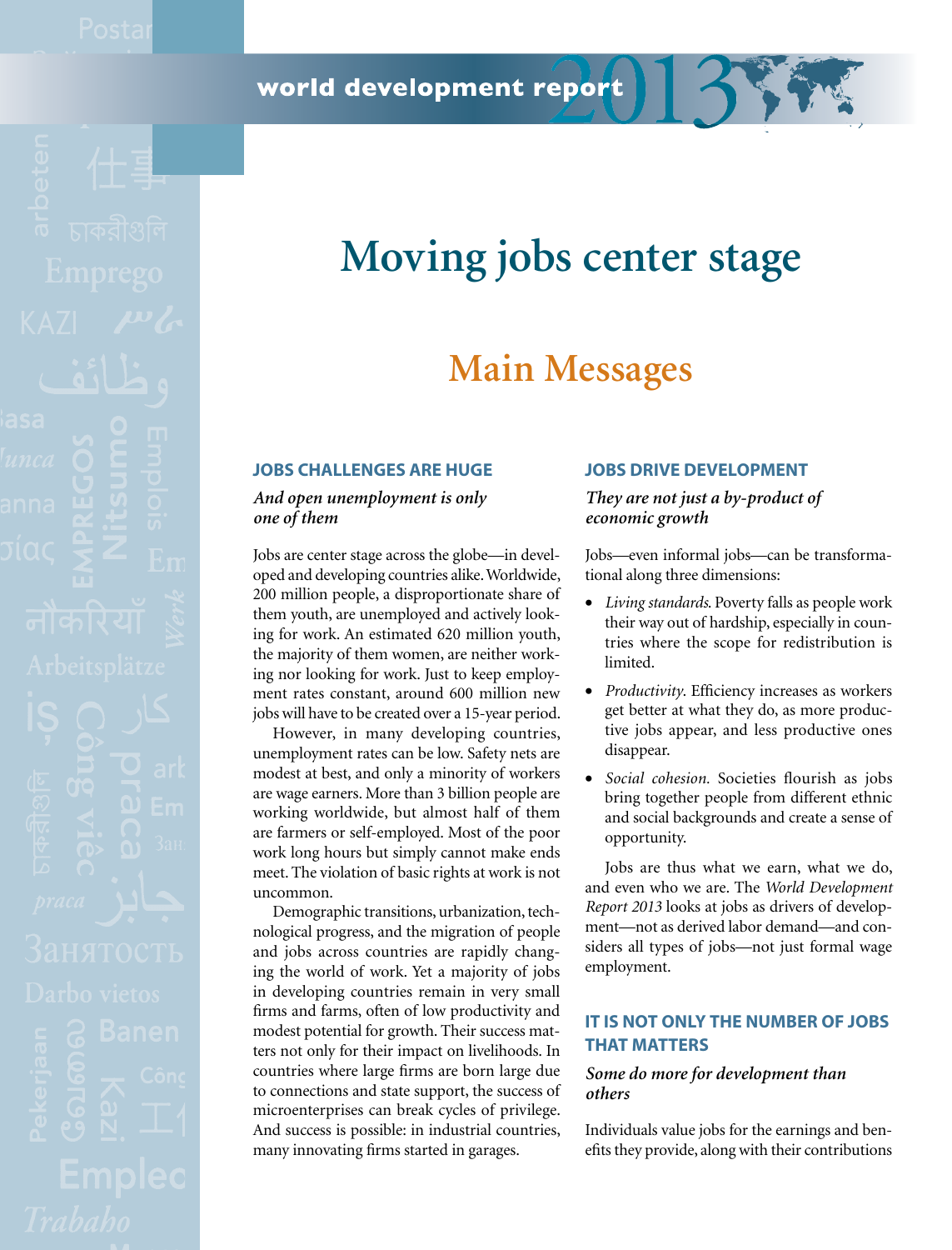to self-esteem and happiness. But some jobs have broader impacts on society. Jobs for women can change the way households invest in the education and health of children. Jobs in cities support greater specialization and the exchange of ideas, making other jobs more productive. And in turbulent environments, jobs for young men can contribute to peace.

Often individual and social perspectives on jobs coincide, but not always. Jobs with high pay and benefits may be coveted by individuals, but they may be less valuable to society if they are supported through government transfers or restrictive regulations, undermining the earnings or job opportunities of others. Because of gaps like these, jobs that look equivalent to an individual may have different impacts on society.

*Good jobs for development* are those with the highest value for society, taking into account the value they have to the people who hold them, but also the potential spillovers on others—positive or negative. Jobs that reduce poverty, connect the economy to global markets, or foster trust and civic engagement can do more for development than others.

Conversely, some forms of work are unequivocally bad. Activities that exploit workers, or threaten their physical and mental well-being, are bad for individuals and societies alike. An estimated 21 million people globally are victims of slavery, forced prostitution and other forms of involuntary work; 115 million children between the ages of 5 and 17 are involved in hazardous work. International norms of human rights and



*Source:* World Development Report 2013 team.

labor standards reject forced labor, harmful forms of child labor, discrimination, and the suppression of voice among workers.

# **Jobs challenges vary across countries**

# *The jobs with the highest development payoffs are not the same everywhere*

The ways in which jobs contribute to living standards, productivity, and social cohesion vary with a country's level of development, demography, endowments, and institutions. A typology of jobs challenges across countries can be constructed by combining the various features of an economy:

- Agrarian countries. Most people still work in agriculture and live in rural areas. Making smallholder farming viable matters because of high poverty rates. Higher agricultural productivity also allows the development of off-farm employment. At the same time, urban jobs connected to world markets set the foundation for cities to become dynamic.
- • C*onflict-affected countries*. The most immediate challenge is to support social cohesion. Employment for ex-combatants or young men vulnerable to participation in violence has particular importance. Construction can help, as it is labor-intensive and can thrive even in poor business environments.
- • *Urbanizing countries.* Productivity growth in agriculture frees people to work in cities. Jobs for women, typically in light manufacturing, can have positive impacts for households. Avoiding urban congestion and allowing the country to move up the value added ladder are top priorities.
- • *Resource-rich countries*. These countries may have substantial foreign exchange earnings, but the abundance may undermine the competitiveness of other activities and encourage the creation of jobs supported through transfers. Jobs that lead to a diversification of exports can have large development payoffs.
- *Small island nations.* Because of their size and remoteness, they cannot reap the benefits from agglomeration and global integration except through tourism. But outmigration can improve living standards, while return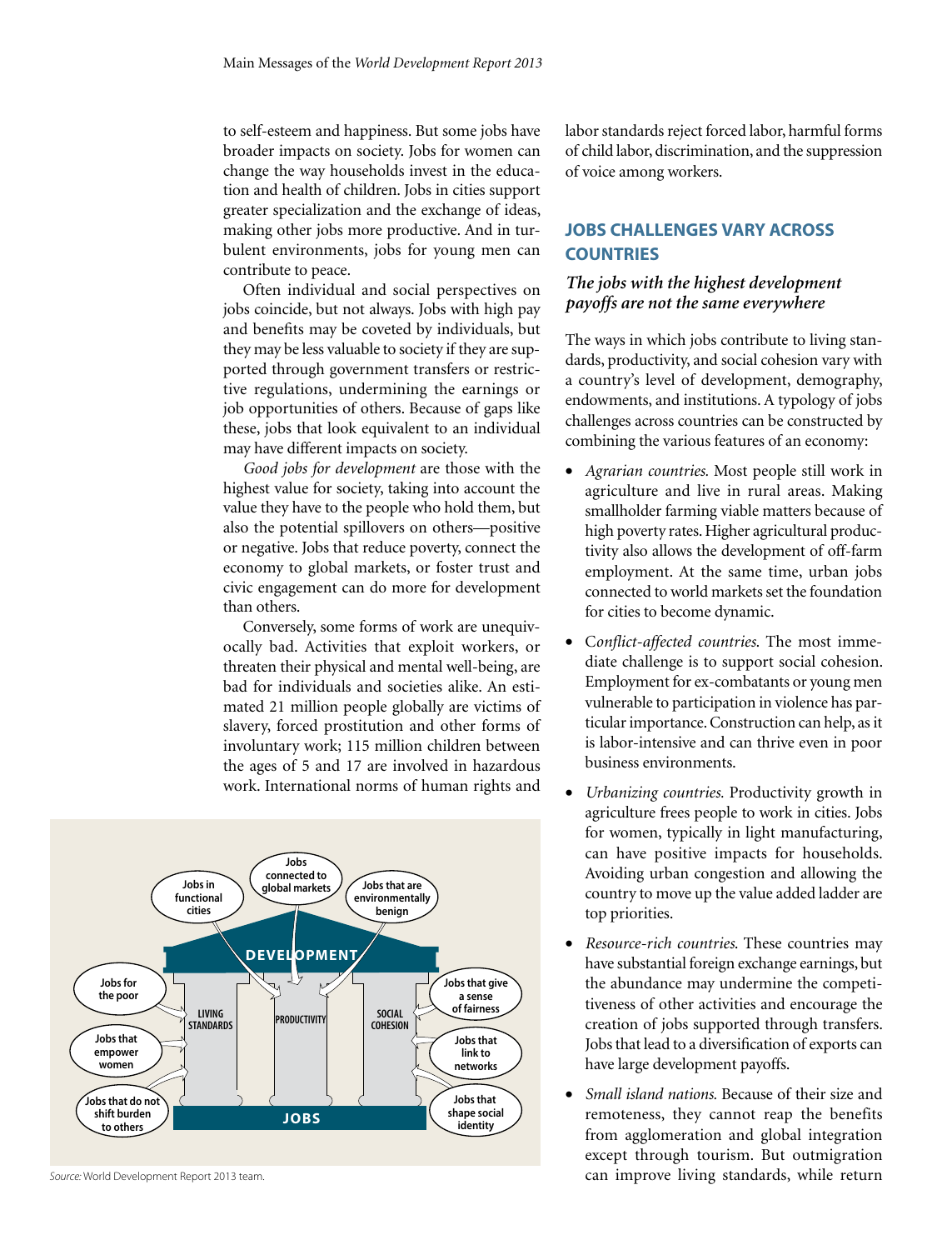migration and overseas communities can boost business opportunities among locals.

- • *Formalizing countries.* Countries where a large fraction of employment is already in the formal sector can aspire to broader social protection coverage. This requires making formal social protection affordable and reducing the divide between the workers who benefit from formal institutions and those outside.
- Countries with high youth unemployment. Young people often lack the skills needed by the private sector. However, the problem can be more on the demand than the supply side of the labor market. In these settings, removing privilege in business entry and access to jobs is likely to have large development payoffs.
- • *Aging societies.* These societies face a shrinking working-age population and increasing costs of providing and caring for a growing number of elderly. Policies for active aging, especially for the most productive members of society, can keep participation rates high. Jobs making long-term care for the elderly more affordable can help as well.

#### **A three-layered approach to policy is needed**

*. . . and there is scope for global coordination on jobs*

The private sector is the source of nearly 90 percent of jobs in the world. This is not to say that public sector jobs do not matter, whether it is teachers building skills, agricultural extension agents improving farm yields, or urban planners designing functional cities. But countries that relied systematically on public sector employment have generally faced serious difficulties, from queuing for jobs by educated youth to insufficient dynamism in state-owned enterprises.

The role of government is to ensure that the conditions are in place for strong private-sectorled growth, to understand why there are not more good jobs for development in a particular country, and to remove or mitigate the constraints that prevent the creation of more of these jobs. This implies a three-layered policy approach.

• *Fundamentals.* Because jobs improve with development, it is necessary to create a policy *Source:* World Development Report 2013 team.

framework that is conducive to growth. That requires attending to macroeconomic stability, an enabling business environment, human capital accumulation, and the rule of law including respect for rights.

- • *Labor policies.* Labor policy should avoid the distortionary interventions that clog the creation of jobs in cities and in global value chains, and the lack of mechanisms for voice and protection for the most vulnerable workers regardless of whether they are wage earners.
- • *Priorities.* Because some jobs do more for development than others, it is necessary to understand where good jobs for development lie, given the country context. Policies should remove or offset the market imperfections and institutional failures that prevent the private sector from creating more good jobs for development.

In addition to national policies, there is a global agenda for jobs. Compliance with rights and standards remains partial, and international pressure only goes so far. But corporate social responsibility can have an impact when it also builds the management capacity of local firms. The liberalization of trade in services has been slow, making developing countries miss out on opportunities to connect to world markets. But international collaboration can help design adequate domestic regulatory reforms